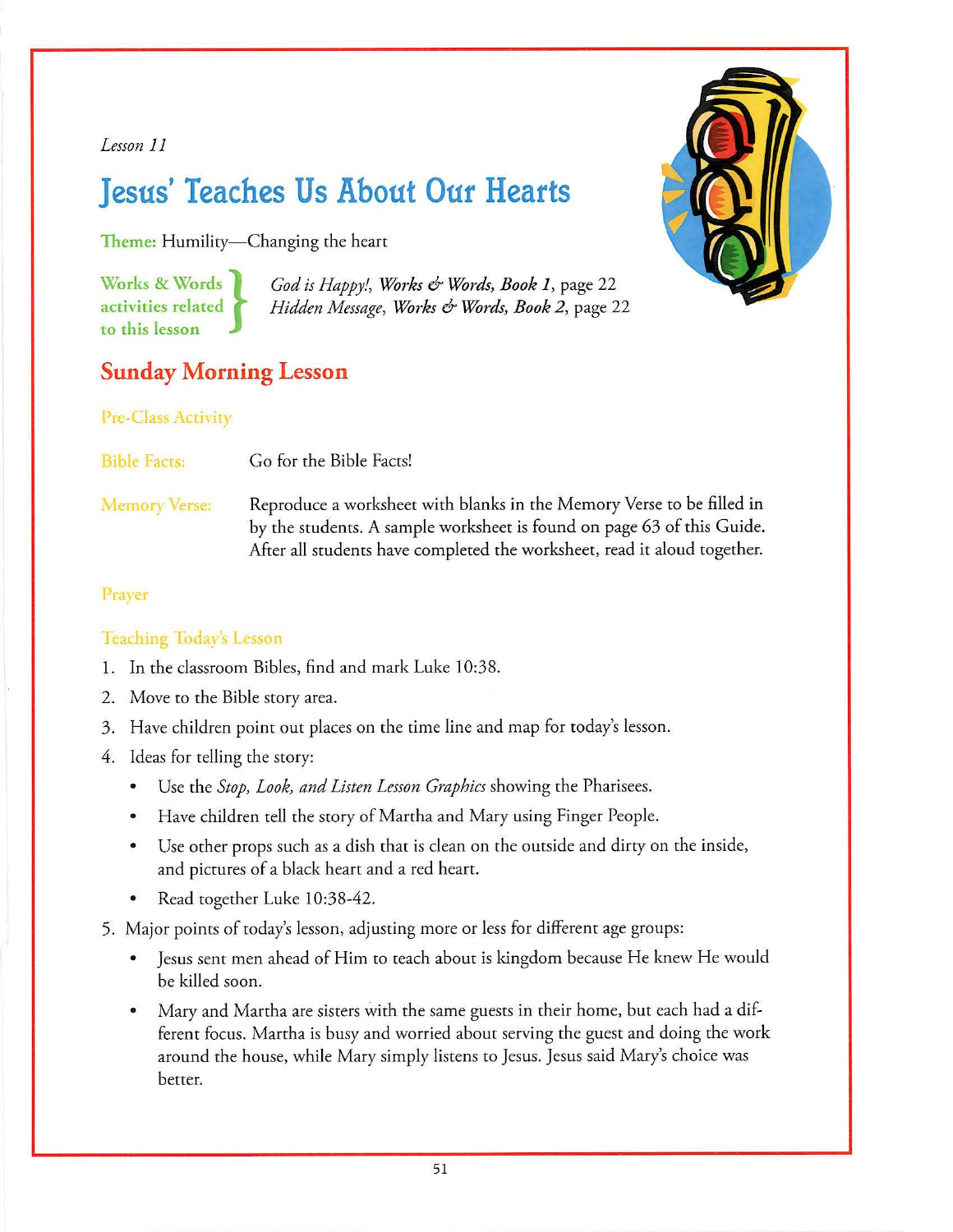- Jesus was truthful to the Pharisees about their hearts. He said that even though they appeared righteous to others, they had hare in their hearts and were unkind to others. They were like a dish rhar was dirty on the inside bur clean on the outside. Jesus said that it is what is on the inside that matters.
- Jesus told a parable about a dinner feast. He was trying to explain that God invites everyone into His Kingdom, but some people don't want to obey Him and they cannot be a part of His Kingdom.
- 6. Talk with the students about listening. A part of good learning is good listening. A lesson or sermon can be fantastic, but if we don't listen it won't do us any good. What are some ways we can be good listeners?

#### **Things to Get or Do for Sunday Morning**

- •
- •
- 
- •
- •

I

•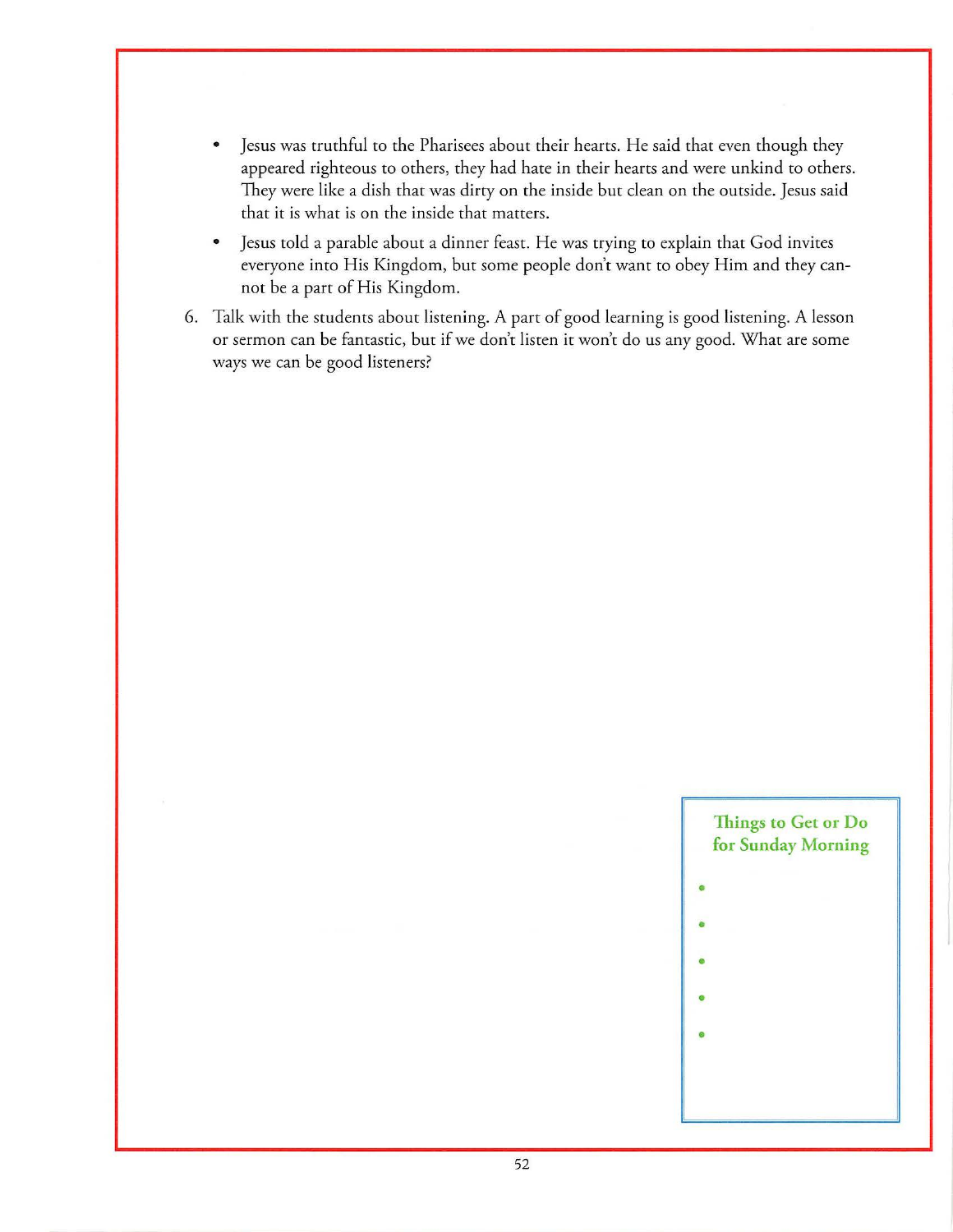#### *Lesson 11*

## **Jesus' Teaches Us About Our Hearts**

**Theme:** Humility-Changing the heart

**Works** & **Words** } **activities related to this lesson** 

*What's n Our Hearts?, Works & Words, Book 1, page 23 What's n Our Hearts?, & Words, Book 2, page 23* 

### **Wednesday Night Lesson**

#### **Pre- Class Activity**

**Bible Facts:**  Go for the Bible Facts!

**Memory Verse:**  Print the Memory Verse on paper using a relatively large font. Print a Memory Verse for each student. Cut up the words or phrases of the Memory Verse, and put the pieces in an envelope — one for each student. Have the students put the pieces together to form the Memory Verse. Another option is to provide construction paper and glue sticks and allow the students to glue the Memory Verse pieces on the construction paper in the correct order.

#### **Prayer**

#### Starter

Bring to class a bowl that is sparkling clean on the outside, but has bits of hardened or molded food on the inside. Put cereal in the bowl and offer it to the students. Go on and on about how pretty the bowl is and how nice and clean it looks on the outside. Offer the cereal again to the students in this bowl. Talk to them about why they wouldn't want to eat cereal out of this bowl.

Some people live this way. They clean up the outside of their lives that other people see, but the inside is not so clean. Finally, we are what we are because of what's on the inside. Jesus teaches us that it's what's inside that counts

**Briefly Review the Lesson from Sunday Morning** 

#### Ideas for Illustrating and Reinforcing the Story

#### 1. *Objective:* To *help students think through what is important and what is most important.*

Reenact the story of Mary, Martha, and Jesus from Luke 10:38-42. Have Martha cleaning and cooking and Mary sitting at Jesus' feet listening to Him. Have Martha come to